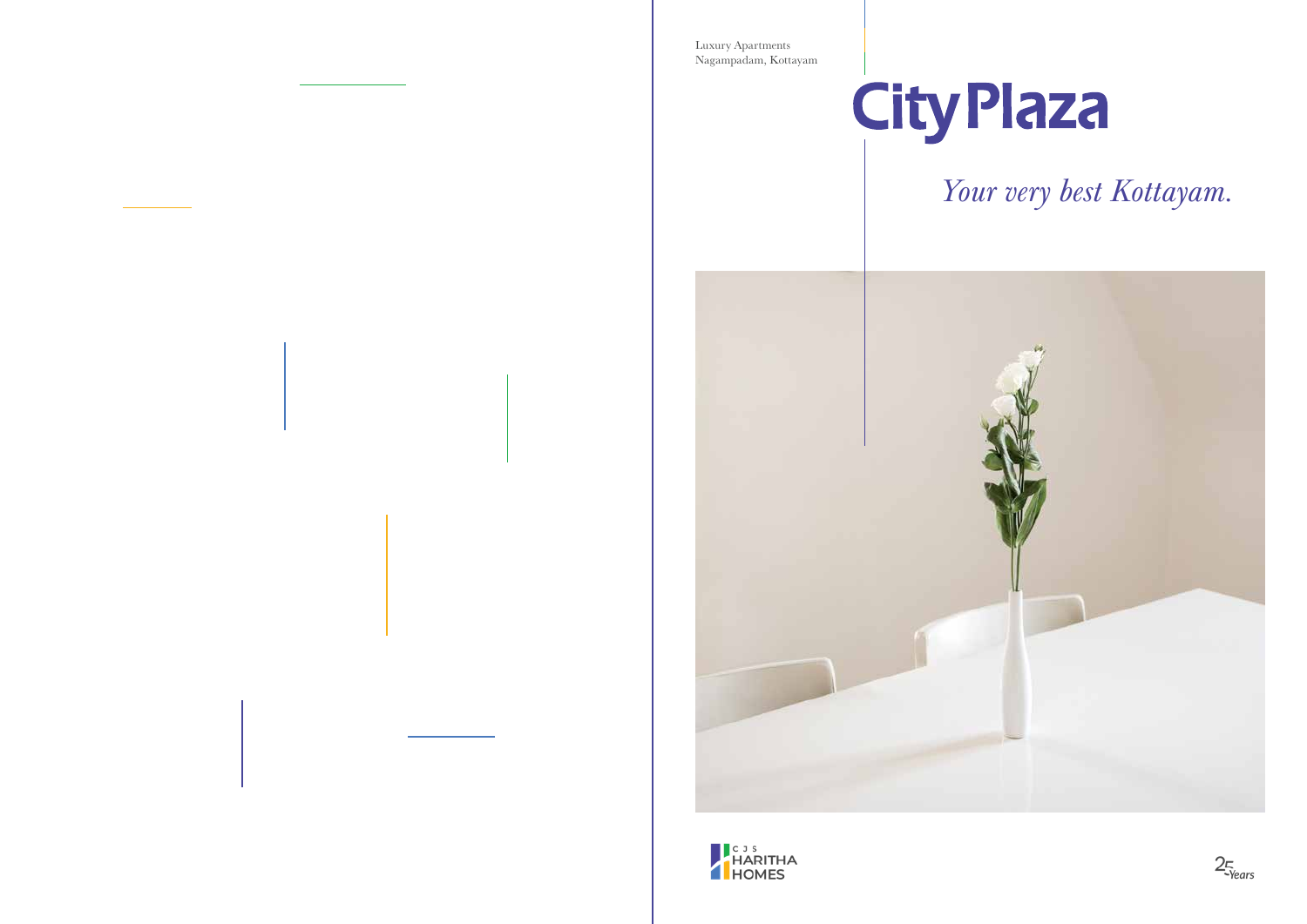## Total Floor Plan.



Maid's Toilet 1st, 4th, 7th, 10th & 13th floor

*N*

*S*

*E W*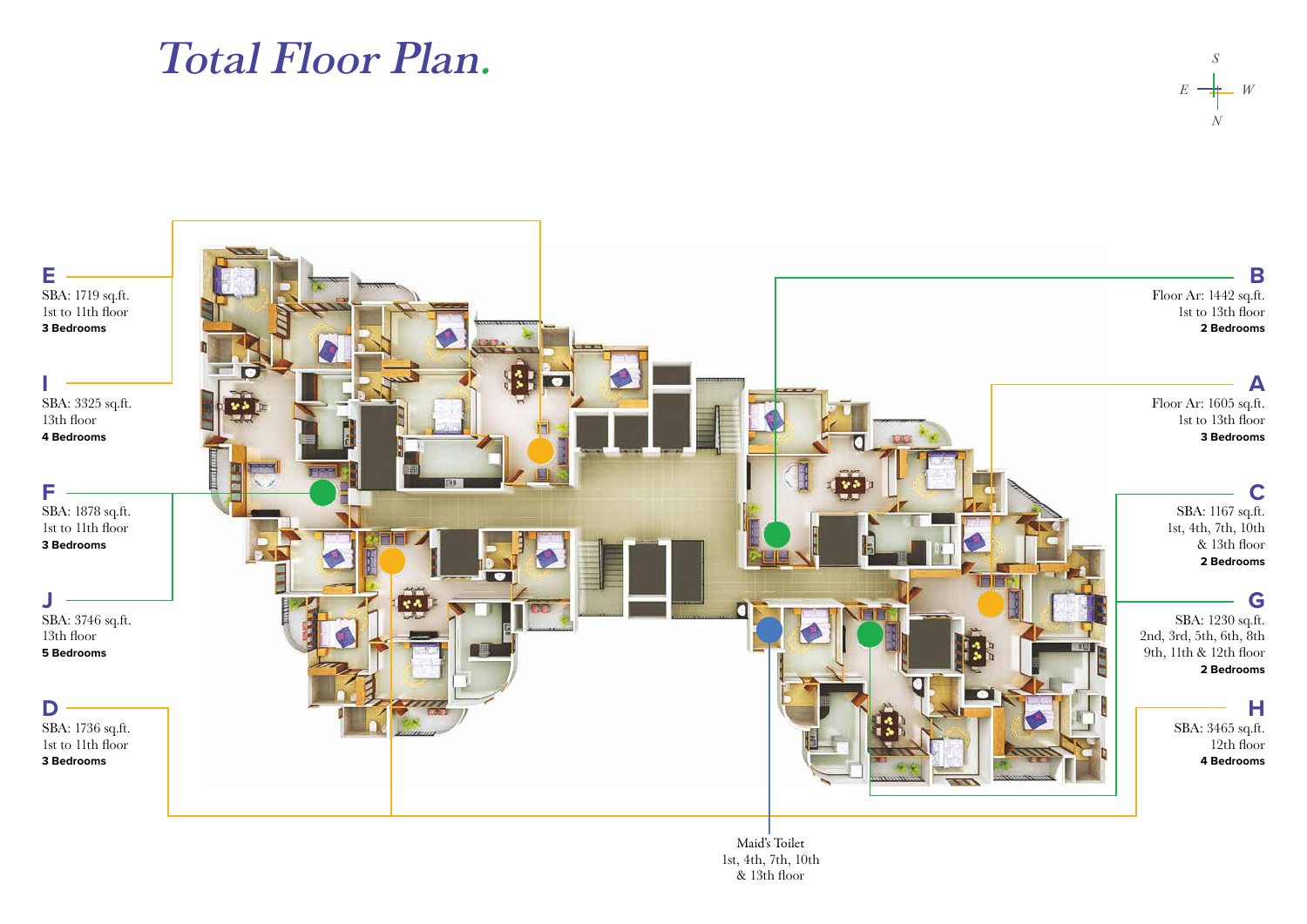





**A** Floor Ar: 1605 sq.ft. 1st to 13th floor **3 Bedrooms**





**B** Floor Ar: 1442 sq.ft. 1st to 13th floor **2 Bedrooms**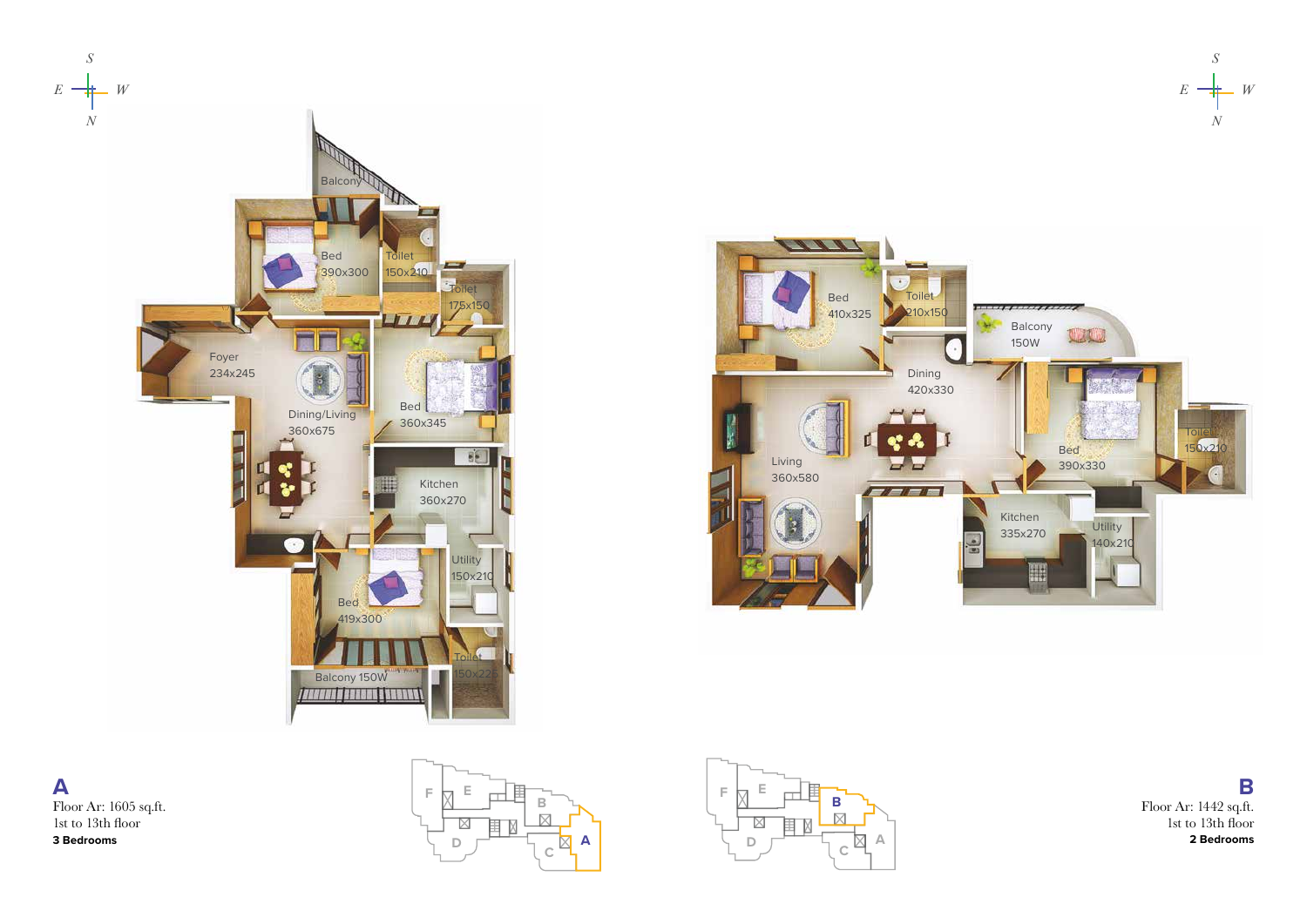







**C** SBA: 1167 sq.ft. 1st, 4th, 7th, 10th & 13th floor **2 Bedrooms**





**D** SBA: 1736 sq.ft. 1st to 11th floor **3 Bedrooms**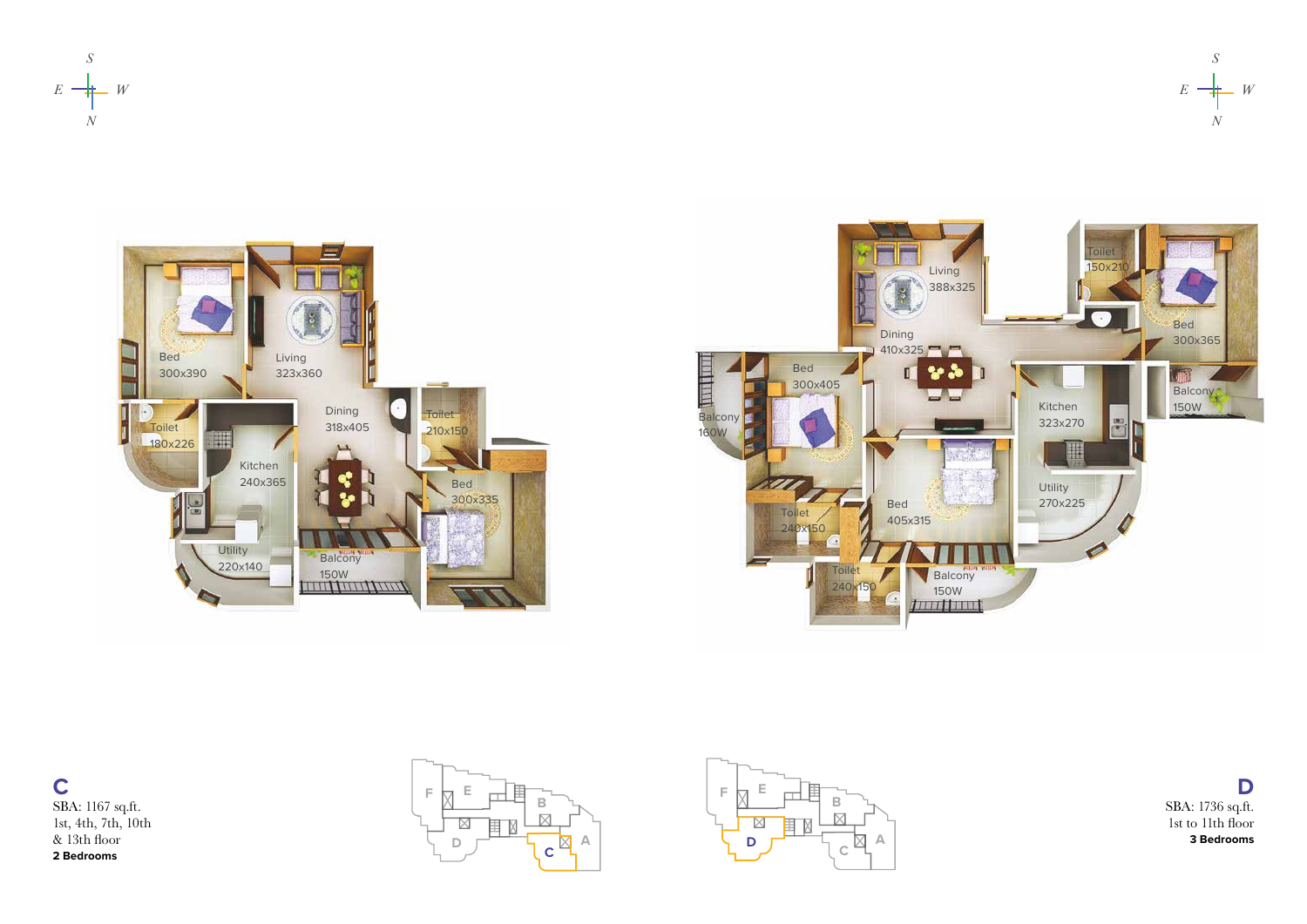



**E** SBA: 1719 sq.ft. 1st to 11th floor **3 Bedrooms**



**F** SBA: 1878 sq.ft. 1st to 11th floor **3 Bedrooms**

*N*

 $E \rightarrow W$ 

*S*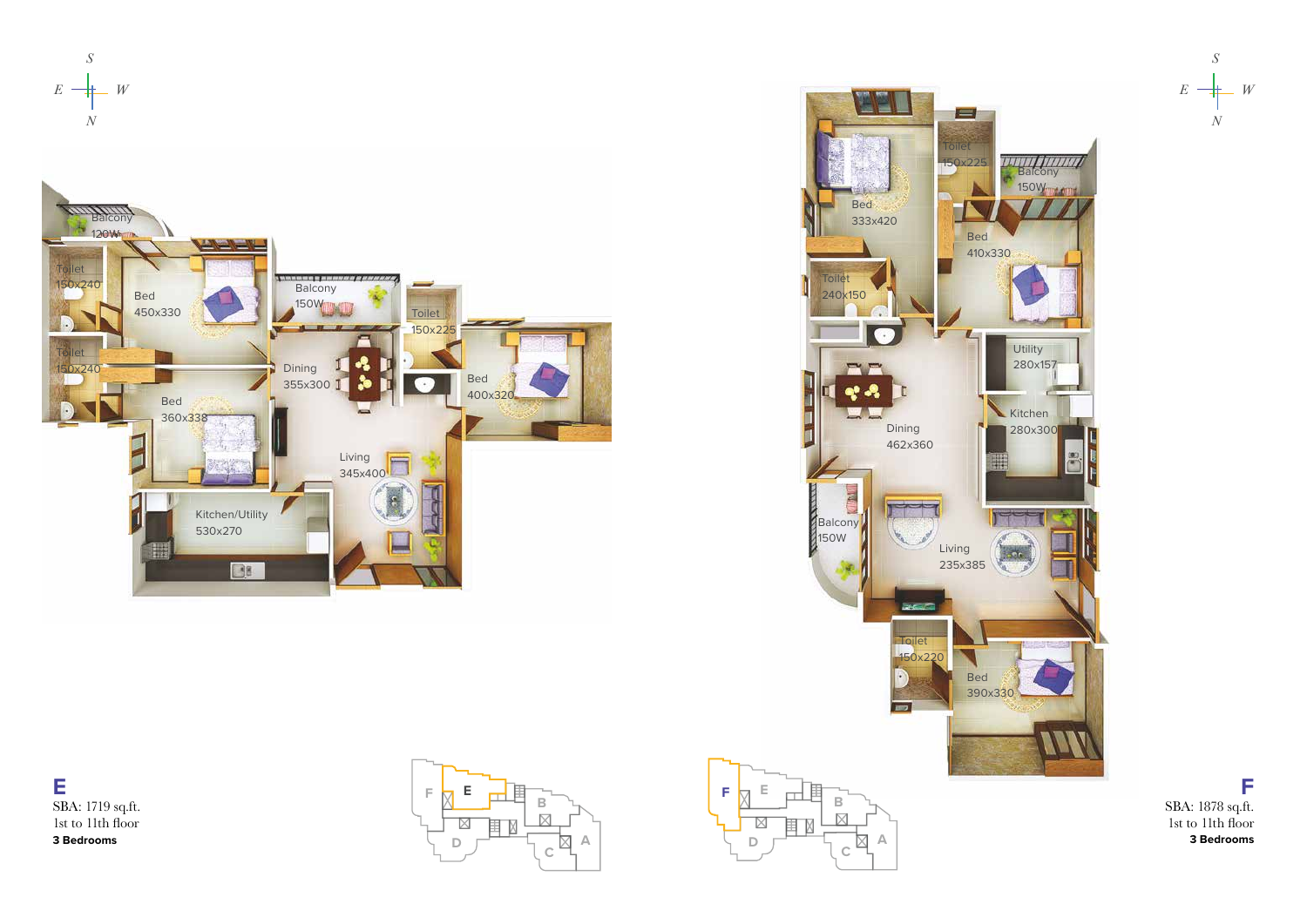







**G** SBA: 1230 sq.ft. 2nd, 3rd, 5th, 6th, 8th 9th, 11th & 12th floor **2 Bedrooms**





**H** SBA: 3465 sq.ft. 12th floor **4 Bedrooms**

*S*

 $E \rightarrow W$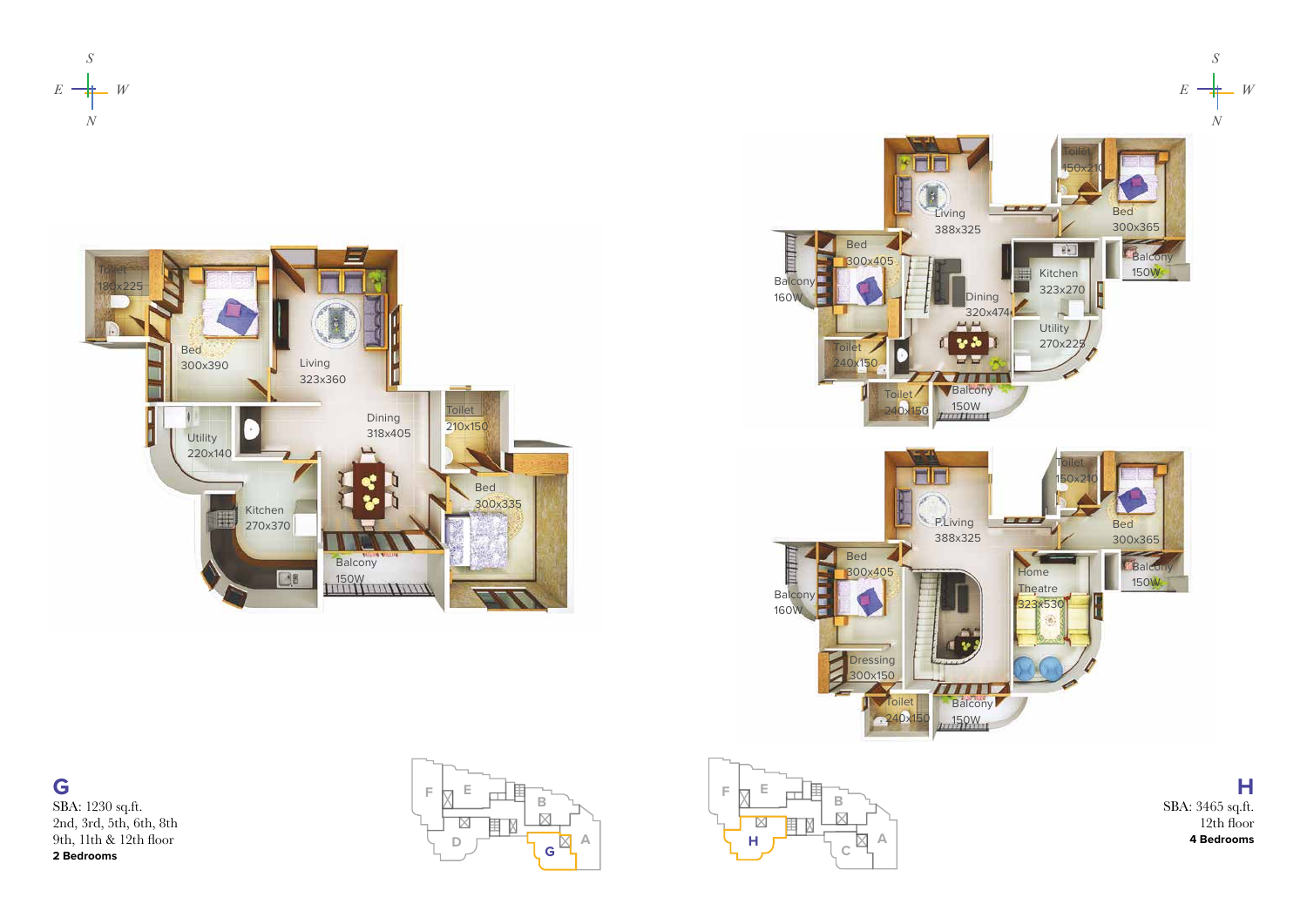

**I** SBA: 3325 sq.ft. 13th floor **4 Bedrooms**









**J** SBA: 3746 sq.ft. 13th floor **5 Bedrooms**